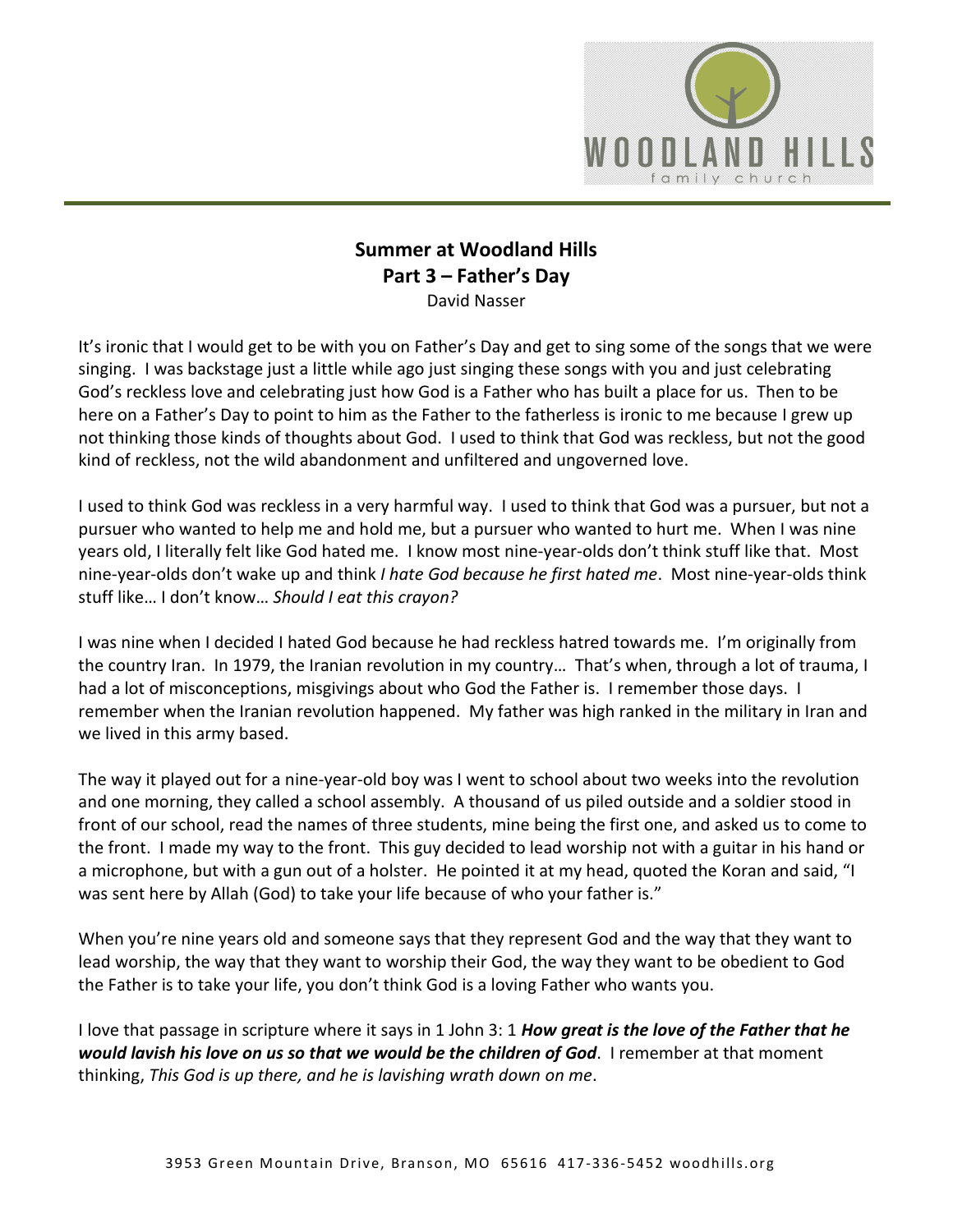The school principal got between me and the gun and begged them to come back another day. For all I cared, the brother didn't need to come back the next day.

I went home and told my dad. My dad is a tough military man, but I saw him tear up and he said, "Son, we're going to get out of this country; we're planning to escape." In my mind, we were escaping from a very bad father, a heavenly father that wanted to rain down hell on me and my family.

Before we could implement our escape plan, I remember soldiers coming to our military home in our army base and dragging my father out of our home. I'll never forget my mom begging the soldiers, "Just kill him quickly, just kill him quickly." I asked why she wanted my dad killed quickly and she explained, after they took my dad out, that the day before, my dad's best friend was taken to a park where they tied him to a tree and in public took a pair of pliers and decided they were going to slowing, torturously kill him. So, my first memory ever of prayer was my mom asking God that my dad would be killed quickly. So, when you're going through that kind of trauma as a nine-year-old little boy, the last thing you are associating with the word *father* is good.

That afternoon, he came home and obviously he wasn't killed, but he said, "We're planning our escape and we're putting it on the front burner." My mom was a bit of heart patient back then. She had heart issues and she had been going to see some doctors. So, we used that as our excuse out. We went to these doctors and we said, "Look, we gotta get out of Iran; can you help us use this paperwork that she's got already, this track record that she has already with her heart to get out?"

So, we paid them our home, our cars… everything. My dad gave them a bunch of money and they were in on the plan. The next day, my mom acted like her heart was bothering her. They took her into this back room in the hospital and they came out and said she needed bypass surgery in Europe and that the family should go along for support. So, we bought two-way airline ticket like we were going quickly for this operation and then coming right back. We got the homework assignment and the home sitter, but we weren't coming back.

As a little boy, I remember holding my dad's hand in the Iranian airport. His hand just kept shaking and he kept saying, "If they find out we're escaping, they're going to kill us right here on this spot."

When you look back on your testimony, I don't know how it is for you, but even sometimes, like in hindsight, in the reflection looking back, you realize that you completely got it wrong. I remember at that time thinking God was the one who was hurting us. But I look back now and see how even when we were going through the Iranian revolution, even when we were going through that airport, he was really holding us and getting us out of Iran.

I love that passage in Isaiah 41. *[9](https://www.studylight.org/desk/?q=isa%2041:9&t1=en_niv&sr=1) I took you from the ends of the earth, from its farthest corners I called you. I said, 'You are my servant; I have chosen you and have not rejected you. [10](https://www.studylight.org/desk/?q=isa%2041:10&t1=en_niv&sr=1) So do not fear, for I am with you; do not be dismayed, for I am your God. I will strengthen you and help you; I will uphold you with my righteous right hand.*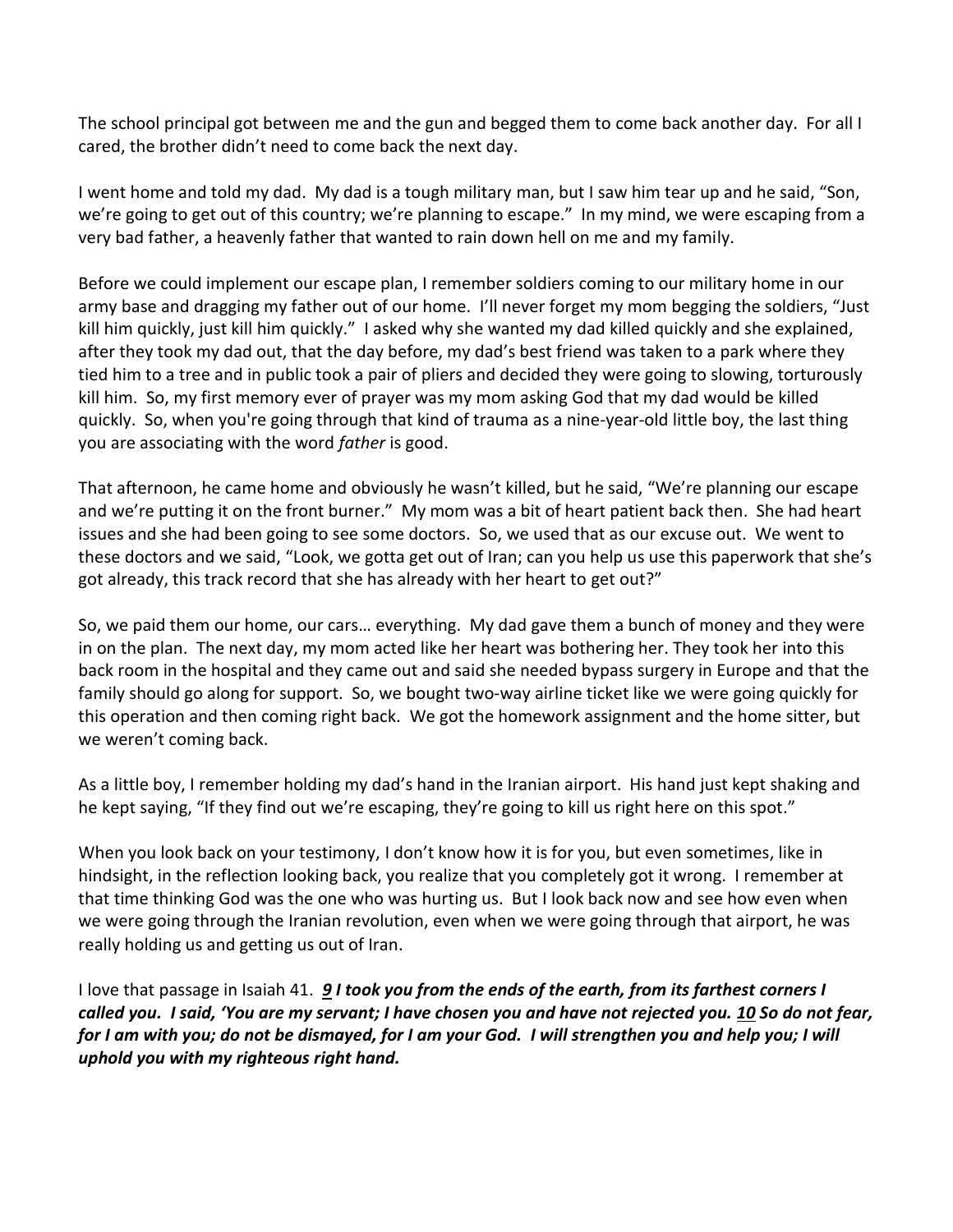I remember, when I was in that airport, thinking that God was hurting us with this wrathful left, but he was really holding us with his righteous right.

I remember we got up in the airplane and we landed in Switzerland and instead of going to the ambulance and going to the hospital, my dad took us to the American Consulate, and he pled our case. He told them that we needed to find political asylum because of what was happening in Iran, how the Iranians were burning the American flag, and how Iranians were going through this revolution with the Ayatollah Khomeini, and he told them how his life was in danger and his family's lives were in danger.

But at that time, nobody was allowing Iranians into the United States. People were watching every day how this revolution was playing out. The way that it had become so real for Americans was 54 American hostages were held in the American Embassy in Iran. So, every day, people would wake up and it wasn't something distant; it was something very personal. On the news every day, Dan Rather would begin, "Day 94 of the hostage situation… Day 95 of the hostage situation…" It was everything the two presidential candidates were talking about. It's all the whole presidency had become about. So, can you imagine the tension of that moment, and here we are an Iranian family trying to come to America.

So, for nine months we were stuck in Europe. We just couldn't get here until one day my mom got us together and she had what she called her American. She said, "Look, since we want to go to America, we ought to pray to America's God and ask him to let us into his country." My mom got us together and she showed us a picture of a man. She said, "This is Jesus Christ and he's an American…" I know some of y'all are laughing and some of y'all are wondering why everybody is laughing. Some of y'all think he was just a white American who's always on Hannity and Fox. He's not like some Duck Dynasty looking fella. Jim Caviezel with a mullet. He was more an original camel dynasty…

Anyway, my mom says, "This is Jesus, he's an American; let's ask him to let us into his country." I'm just telling you that's what happened. We held hands and my mom mentioned the name of Jesus out loud in a prayer and a week later, miraculously, the doors opened up. I remember thinking *I hate religion, but hey, Jesus, thank you for letting us into your country.*

My dad moved us to Killeen, Texas, y'all. Now you've got to understand. That's where the largest army base in the world is, right? My dad was a military guy. He was a flight trainer, an instruction pilot, so he thought *I'll just go there and be an instructor pilot*. Can you imagine, you move to Texas during the Iranian hostage situation to a military town. Can you say wedgie waiting to happen? So, we parachute in and I've got the wrong haircut, the wrong clothes, the wrong everything and people are like, "Bro, you are going to get beat up today after school." And that was me. I walked in and I heard every nickname every single day, every Seven Eleven joke, every turban joke… I got called bean dip and I'm not even Mexican. Every day, my nickname was bean dip. I was like "You're not even accurate in your racism," you know?

Here we had escaped halfway across the world, honestly, to unplug from one kind of terrorism… physical, right? And plug into a whole other kind of emotional terrorism. Their weapon of mass destruction was just abandonment, honestly. I remember going to class and every Friday there would be 15 kids in the classroom and there would be 14 invitations to the skating rink birthday party. I was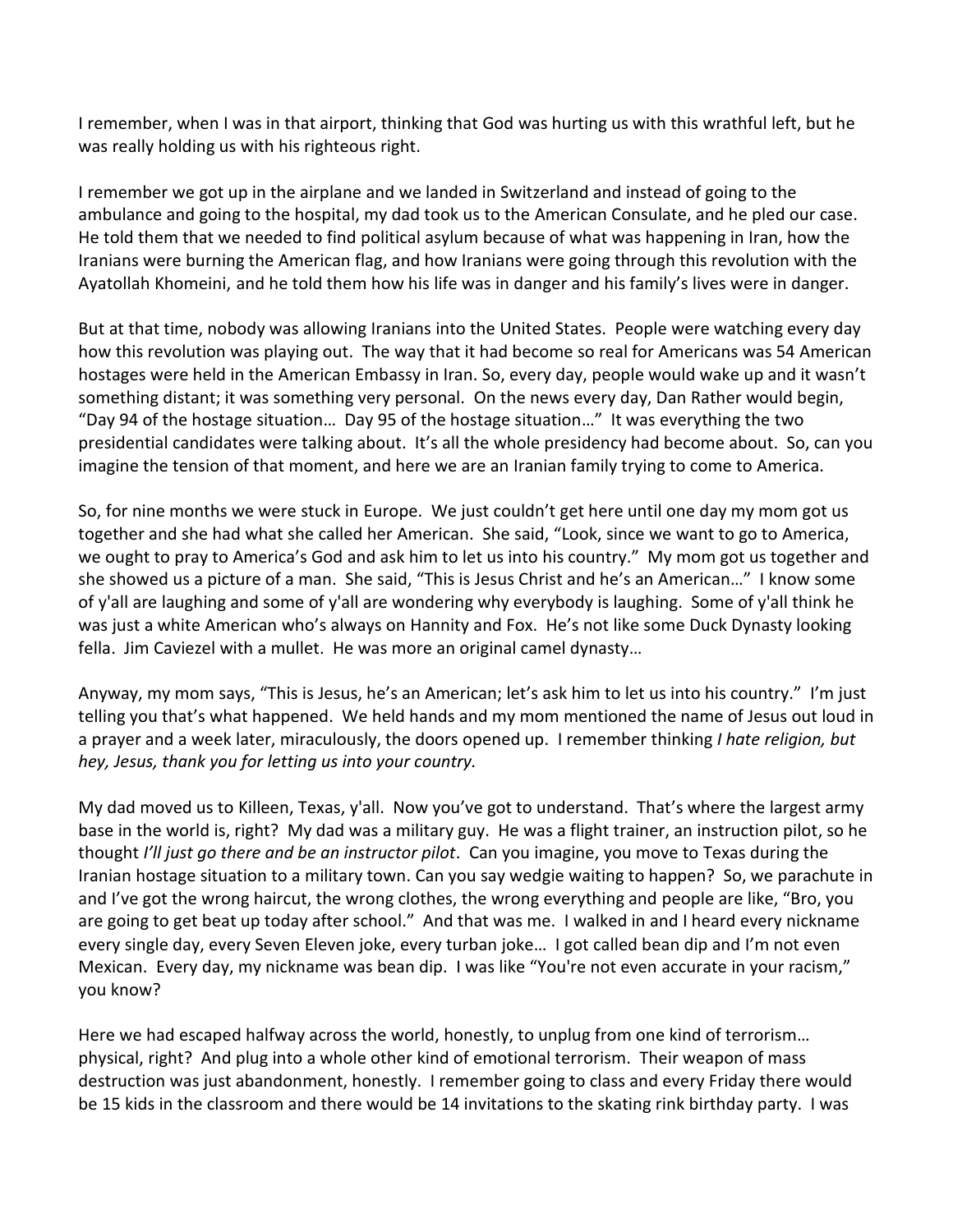always the kid that wasn't invited because of where we were from. I was the kid that sat by himself everyday and ate his lunch alone. I was the kid that every day found out the way that people were going to treat me was they weren't going to get to know me just because of where I'm from and because that's unpopular. I was going to be insanely unpopular.

For years and years, that was me. Until the day my freshman year in high school was about to start. I was sitting in my room… By this time, we had moved to Alabama because of another army base where my father thought he would maybe get some traction. It was the same ole, same ole for me. I was sitting in my room and I was crying; my dad heard me and he came in and asked me what was wrong. I told him, "Dad, we've been here for years; nobody likes me and I don't like them. I get beat up like a pinata like once every couple of weeks. I said, "Can we just go back to Iran?"

He said, "You know we can't go back to Iran." By this time, we'd been in America long enough to know where to go when you're sad plus he had done really well for himself because of his hard work ethic. He goes, "Come with me." My dad drove me out to the mall and that afternoon, just to try to help me, he bought me new clothes, new haircut, new shoes, new everything. I went to the American high school… I walked in as a freshman the next day and instantly… I was the same insecure kid on the inside, but with a new makeover. I instantly went from geek to chic overnight. I walked in and I went from Abdul to Julio.

I just found out something you already know. I found out that a whole lot of times, people care about the brand that you wear, the car that you drive, and I just learned how to play that game. Now you don't have to be from Iran to figure that out. I just learned how to play high school. I learned how to end up at the right lunchroom table. I learned how to be cold to people to be perceived as cool to certain people. I learned how to play high school.

You know where it says in the Bible in Romans 12 *- [2](https://www.studylight.org/desk/?q=ro%2012:2&t1=en_niv&sr=1) Do not conform to the pattern of this world, but*  **be transformed by the renewing of your mind.** I was the opposite. I was just like I'm tired of being alone. I'm always not conformed. I'm willing to conform. I will take any kind of friendship even if it's a fabricated kind. I'm just tired of being alone. On paper, it looked like things were better. On paper, it looked like *man, this kid is doing good*. *He's getting invited to the right parties, he's throwing the right parties.* My high school years became where I just completely sold out. I graduated from high school pretty popular, but I graduated with a 1.9 GPA, in Alabama, y'all. That's about as bad as it gets.

Can we just stop right now and say how they just introduced me as a Vice President of a college? That's pretty crazy. I didn't earn it; it was just completely grace.

So, I barely graduated and as soon as I graduated, about two months after high school, I'm in the car with the only buddy I have left who wasn't going off to college. He and I are sitting in front of my house, it's almost midnight, and to be really honest, we were smoking weed together. So, we're passing this joint back and forth and my buddy looked at me and he goes, "I can't believe you're so down tonight. Why are you so down?"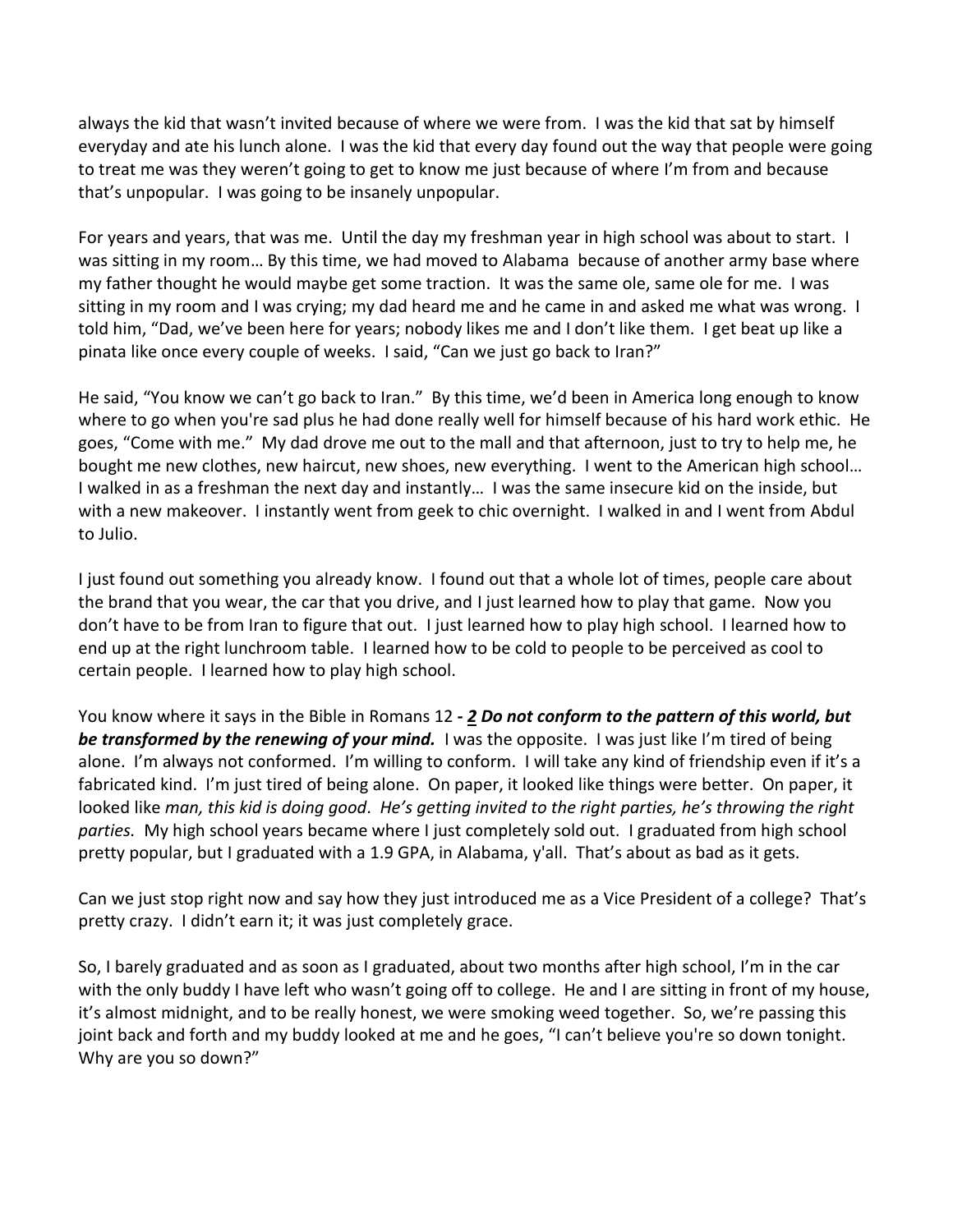I said, "Man, all we did was hug the necks tonight of all of our buddies who are going off to this school or this school. Do you realize we're about to be completely alone? We've got like no… We built this thing up in high school and it all just went away as soon as we graduated."

He was like, "No, man, all these juniors think were cool. We'll go back down and hang…"

I was like, "I don't want to be that loser."

So, we're going back and forth and we're smoking weed and my buddy has this epiphany. He looks at me and goes, "Well, I've got an idea. In America, especially in the south, outside the high school, the next big social ground is the church youth group. You ought to come with me tomorrow to church."

I'm surprised that he's inviting me to church because he's literally handing me weed while asking me to come to church with him. I'm like (inhaling), "You go to church?!" He's like (inhaling), "I'm a Southern Baptist." I would have thought Methodist. I told him, "I'm not going to church" and he asked why not. I told him, "Because I hate religion. I saw it destroy my country. And when I was kid, we're kind of quasi Muslim, but at the same time… Man, I'm not interested in that."

He goes, "That's Islam. Come with me; Christianity is what I'm talking about." I had seen that on TV; I'd seen people on TBN with weird hair sitting around weirder furniture. I told him all the reasons why I didn't want to go and instead of complaining, he tries one last thing. He goes, "Let me just tell you who will be there tomorrow morning." And he names the five prettiest girls from my high school.

When he got to the fifth girl, I was like, "I am motivated to visit your church. But there is no way that my father is going to let me go to a Christian church." I said, "Like I told you, we're kind of antireligious/Muslim and we're weird. My dad won't let me." He told me to go ask him. So, on a Saturday night, knowing my dad was going to say no, just to get my buddy off my back, I walked in my house and my buddy walked up to the door to make sure I'm going to ask him. I walked down the hallway and I knocked on my parents' bedroom door and I said, "Mom and Dad, I'm sorry to get you out of bed. Don't get out of bed. I know you're going to say no, but my friend wants to know if tomorrow I can go with him to a Christian church."

Instead of saying no, my dad goes, "What is the name of it?" What I didn't know was about two weeks before that night when I'm stoned, asking if I can go to church, my dad had struck up a friendship with this man named Aubrey Edwards.

My dad owned a four-star French Restaurant in Birmingham… I know that sounds confusing, but trust me. So, my dad owned this restaurant and this guy, Aubrey Edwards, who was the worship pastor of this church, and a couple of his members had come to eat at my dad's restaurant for lunch. While they were there, about two weeks before that Saturday night when I'm asking if I can go to church, they had seen how my dad, during lunch rush, was busy, so instead of complaining about the service, they got up and helped him during that lunch rush. Then they came back again and helped him. And then they'd just been helping my dad at his restaurant as free waiters and bus boys and all this different stuff. God, in his sovereignty, had used that to massage my dad's heart up to it.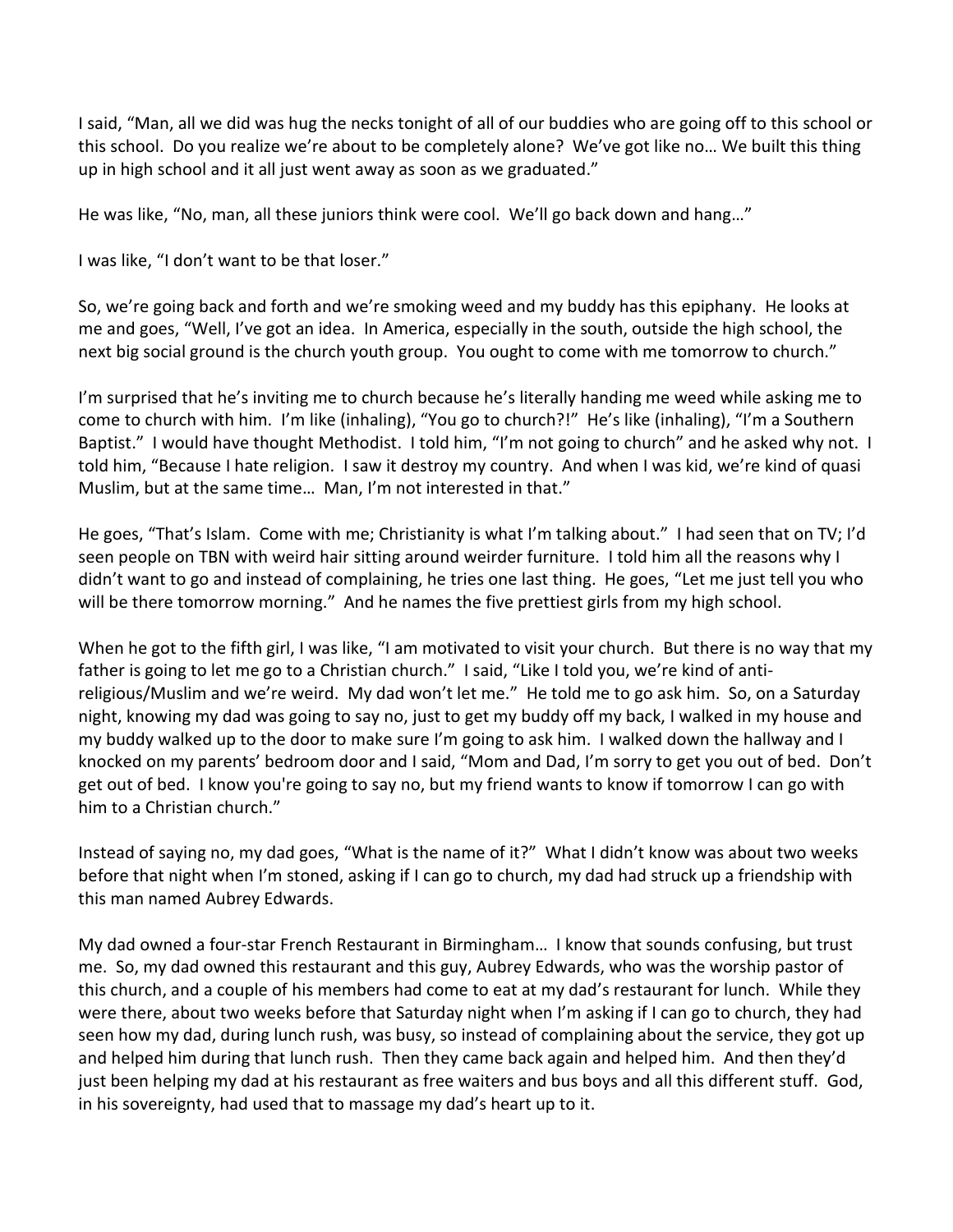So, on a Saturday night, I'm asking if I can go to church and instead of saying no, he goes, "What is the name of it?" I don't know the name of it, but my friend does and so, he yells down the hallway, "Shades!" And that happens to be the shorthand for Shades Mountain Baptist Church. Out of 1,100 churches in Birmingham, that was the exact same one as the people that had been helping my dad. So, my testimony is not about some Iranian kid that turned out okay. It's about a church that showed up.

So, my dad goes, "I know those people; you can go there, but only there."

So, on a Sunday morning, I got up and I got to go to church. I put on my Chinos, I go to church, I walk in the room, and I'm telling you as soon as I walk in the room… There was a youth rally happening in the gym. As soon as I walk in the room, everybody was like, "That's the biggest partier of our school showing up." Can you imagine the guy at work who is the most vulgar, the lady in your office who always coming in with blood shot eyes and she's always country line dancing on a Tuesday night? You know the guy that's always telling the joke when you play golf with him. You know it's going to be the front nine and the back nine that he's going to say inappropriate things. Image the most blatant lost person, the vainest person… That was me and I just showed up. They're like, "Why is he here?"

They just decided, like missions come to town, and they were kind to me. They were gracious. At the end of the youth rally, they said, "Hey, come back tonight." And I had nothing to do but I was full of pride. They said, "That's okay if you don't come back tonight." Instead, they came to my house the next night. They had this thing called visitation. Lost people call it harassment. It's more aggressive than Amway friends, you know what I'm saying? I'm just telling you, we were the Iranians, but we got terrorized by a youth group for eight Monday nights in a row. For eight Monday nights in a row, they would come to my house and we're like, "Christians are coming, Christians are coming."

They would come in and they would share the gospel every time they would come in. They had the little bracelets that had the beads (predictable) and the tract that opened up into a cross (predictable), but I'm just telling you they would come in and they would tell me that same thing. One week it would be John :16 – "God so loved the world that he gave his one and only son. That if you believe in him, David, you will not perish; you will have eternal life. Another week it would be John 14 – Jesus says, "I am the way, the truth, and the life. No one comes to the Father but by me." Another week it would be, "He who knew no sin became sin so that you could become the righteousness of God."

They were just different views into the same truth, right? Over and over again, they'd come up and open up their Bible and they'd share with me how God so loved David Nasser that God wanted to save David Nasser. Every time they would come over, I would laugh at them and go, "I'm sure he loves you; you're very good people, but I'm not very good." They were like, "We know, we know. We saw the posters for the keg parties, and we heard about…" Over and over again, I would just tell them, "I'm sure he loves you; you're good, religious people, and they kept tell me, "We're not religious; we're not interested in religion. We're interested in a relationship."

For eight weeks in a row, every Wednesday and every Sunday, I was at their church because love is a magnet, plus they dragged me there, I would hear the gospel.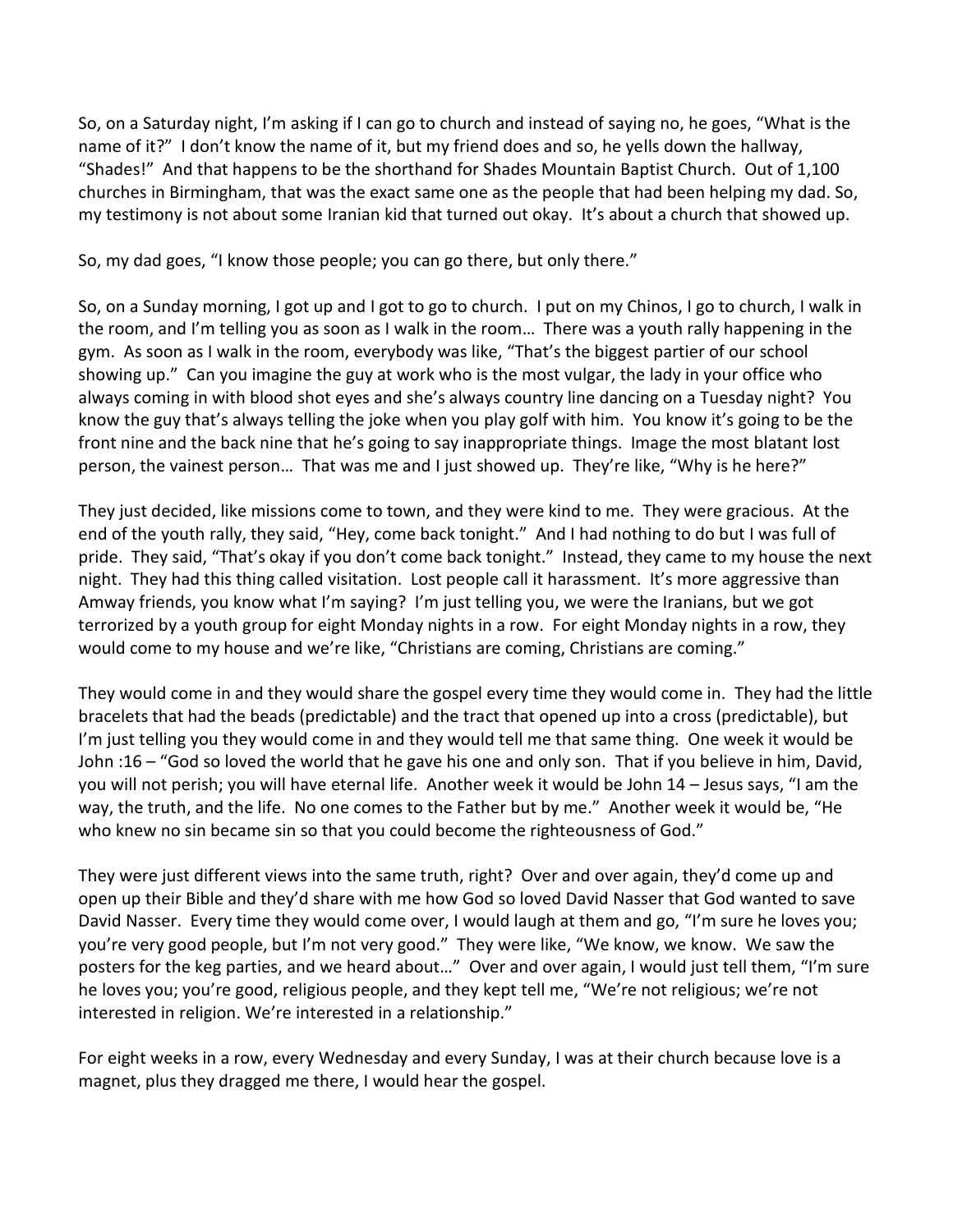One night I was at their church and the preacher was preaching… The preacher there was old school, not like Ted and cool. He was like comb over, King James only… That guy, alright? He's sweating out of glands that don't even exist on the human body. He shared the gospel, and he might not have been so cool, but he was so loving. He shared the gospel and the gave an invitation and he said, "If you want to give your life to Jesus, I want you to come here to the front." During the invitation, I remember thinking, *This is getting to me. I gotta get away from this place*. While everybody else was hitting the aisle, coming forward, I hit the aisle and went the other way. I got in the car and I went home. I thought, *I'm not letting them in my home anymore and I'm certainly not going to their church anymore because it's starting to get to me.*

But I realized something when I got home. God's not contained in church buildings and church gatherings. I love where it says, in Psalm 139, "Where can I go from your presence, O Lord. If I go the mountains, you are there. If I go to the valleys, you are there." It's God's omnipresence.

I remember on a Sunday night, after I'd gone to their church and I felt so scared. I went home and God's presence was thicker in my home when I walked into my house than anywhere else. All of these Christians kept bringing me Bibles. I had a stack of them on my dresser. Two hours later, at about midnight, I'd given my life over to Christ.

I love this verse in Galatians 2, *[20](https://www.studylight.org/desk/?q=ga%202:20&t1=en_niv&sr=1) I have been crucified with Christ and I no longer live, but Christ lives in me. The life I now live in the body, I live by faith…* Not religion, not works, but faith. *…in the Son of God, who loved me and gave himself for me.* The old me died, the old me crucified, the old me died that night. I was eighteen and two months old and a whole new me was born again.

I remember that when I got saved, it just all of the sudden became conflict in my home. All of the sudden, my parents who weren't very devout Muslims, became very devout. "You can't be a Christian; we're Muslims." I was like, "We are?" It was just really a rub against everything that we already lost. We had lost our heritage, our pedigree, we lost all these things and now I was the prodigal kid that had given up our religion.

I remember leaving the house as a brand-new believer and five months after I was a Christian. One night, my sister called me on the phone, weeping. My sister is four years older than me. She called me, weeping. Through campus crusade at her campus, she had become a Christian. Five months after that, my mom, who the night I went to get baptized, was like, "Please don't do this; you've been brainwashed." My mom calls me 10 months after I was Christian. She was loud on the phone, "Tonight I become Christian." I asked her why she was yelling, and she was like, "I want your father to hear." Ten months after I was a Christian, my mom starts putting Bible verses in my dad's food, in his Rogaine; she's just going after my dad.

Then five months after that, 15 months after I became a Christian, five months after my mom became a Christian, my brother, Benjamin, who is Down syndrome, God saved him. One by one, God was saving someone in my family. It took 21 months past that and then God saved my dad. One by one, I've seen the reckless love of God. Just a pursuit of God. So, those songs aren't just pretty; they're real to me. I have skin in the game on that.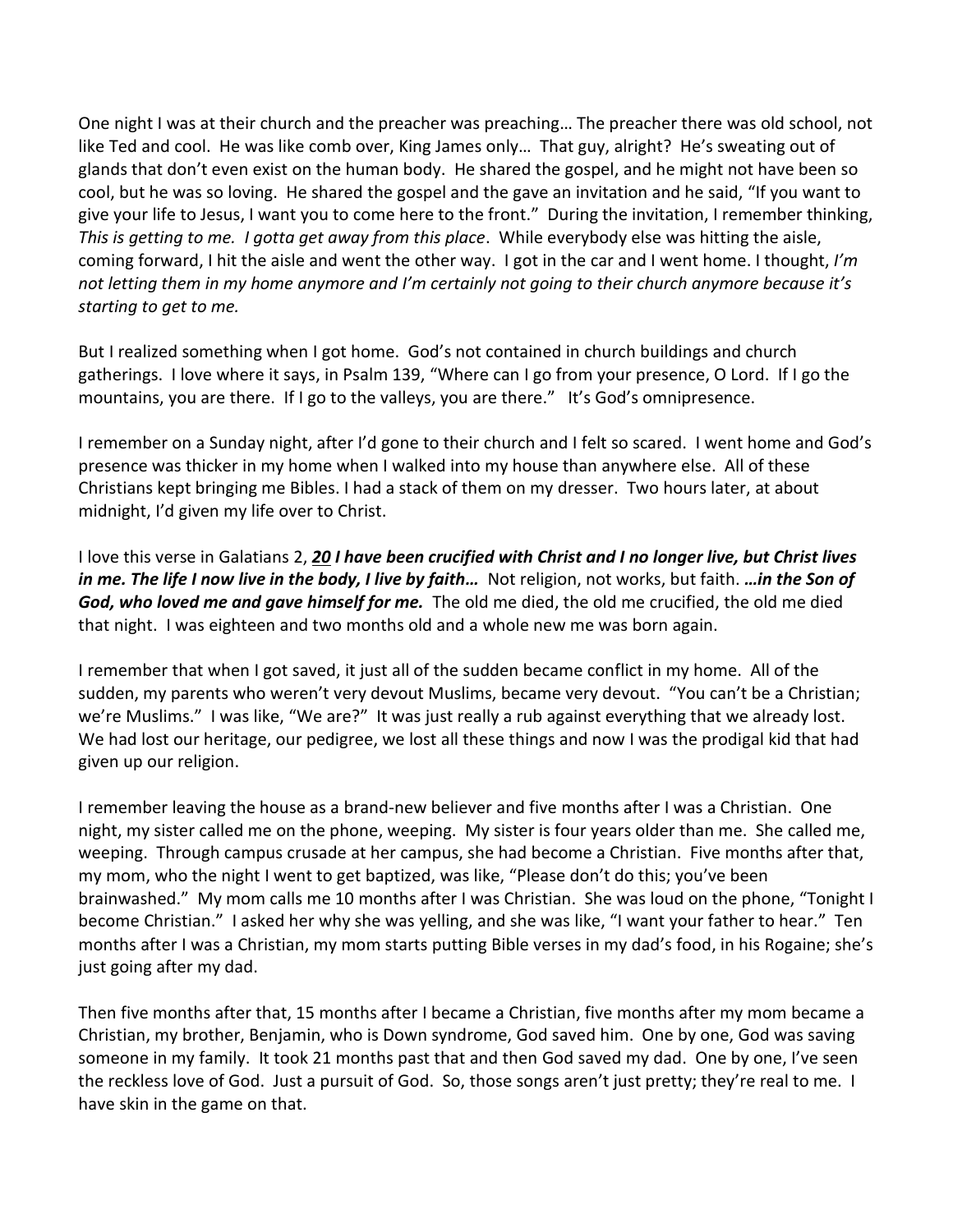People hear my story and they always go, "Boy, it must have been tough for the Iranians to come to Jesus," and I always go, "Not half as tough as it for my day job."

I work at the most religious place in the world. The Liberty's Convocation is insanely Christian. They are about as right wing on every angle that you can possibly get, on everything that's Christian. Last year, we saw over 700 of our students come to Christ. Most of them came in and they knew every Chris Tomlin song, they had been to Disciple Now, disciple later, see you at the polls, see you at the sprinkler; they had all the right answers. We got good, religious kids that show up. People always say, "Boy, it must have been touch for you," and I'll go, "Not half as tough as it is for these good kids who come in." They believe everything we tell them about Jesus. They believe it, they agree with it, they sing about it, and they'll go serve in missions, but a lot of them close their eyes and pray more to a black void than a Christ that they know intimately. For me and my family, it was very black and white. For them, it's shades of gray.

My wife was that way. My wife grew up in the church. My wife's story is the opposite of mine. Mine was just a bunch of rebellion, hers was a bunch of religion. My wife was 16 years old when they put her on the pastor search committee. My wife never missed a tithe check growing up. Her dad was a deacon, she was this good girl. Worst thing she did growing up was read under a dim light or take a tag off the pillow. My wife never cussed until she married me. My wife is good, she's moral. My wife was an 18-year-old teenager at the Bama Theater in Tuscaloosa, Alabama, as the head counselor, with a counselor badge on and a counselor pen and breath mint, ready to lead someone to Jesus. My wife walked an aisle when she was 18 years old. She took off her counselor badge, handed it to her pastor and said, "I need to be saved right now," and her pastor said, "You're the leader of this youth group." She said, "You're right, I'm a leader, but it's always been about doing; it's never been about trusting; it's never been about being."

People always here my story and they go, "Boy, it must have been tough for the rebellious Iranian…" I always go, "No half as tough as it is for the really, really good girl who has always been about being good and never been about being his."

I'm just telling you that to say the irony of it would be that God would send me to the buckle of the Bible belt, Branson, Missouri, y'all, come on. If God would send someone from Iran as a missionary to stand here and say, "Hey, on Father's Day, have you ever given your life to the Father who has given you everything, including his son?" I know you chose to be here on Father's Day. If you're a dad… A lot of dads are bailing and what they want for Father's Day is to be left alone and go play golf. The last thing they want to do is be in this room, blah, blah, blah.

Maybe you're here and you're hearing that and you're like, "I'm already here, bro. I've already drank the Kool-Aid." I'm not asking you if you go to church. I'm not even asking you if you have a relationship with Jesus. I'm asking you what kind of relationship is it? Is he your behavior police because that would make him religious? Or is he your God? Is he the pathway for you to be adopted into the family of God and to have him, God the Father, not as the one who is always looking at how you're supposed to have behavior modification, but identity change forever?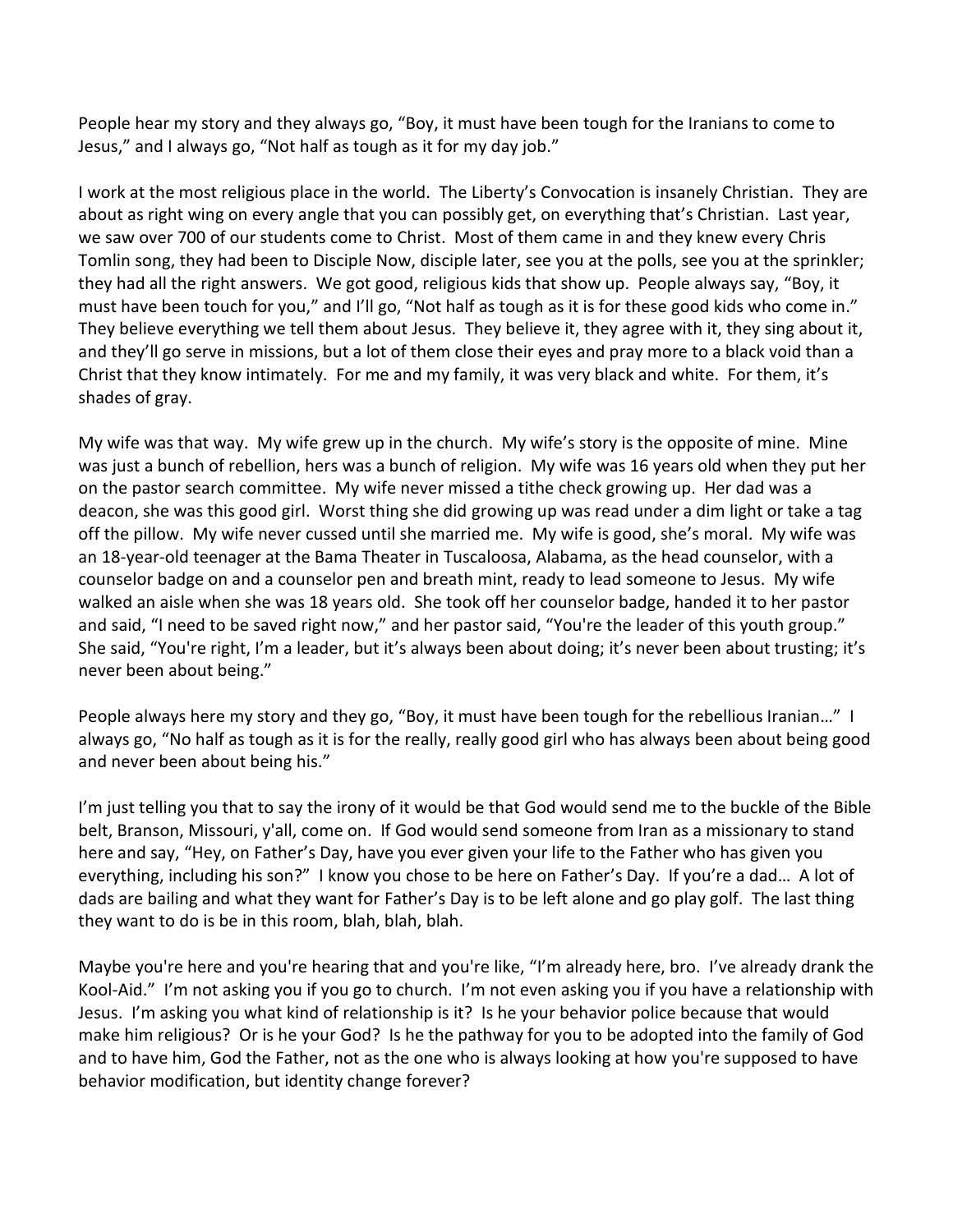Can I get you to pray with me just wherever you are? Can I just ask you to bow your heads with me? Can I just ask you a really simple question this morning? Not do you go to church, again. I know you do because you're here. Not do you find yourself hospitable to the gospel. I know you're not hostile to the gospel because you're here. You didn't get up and walk out while we were singing the gospel a few minutes ago. But has there ever been moment in your life…? Not even have you asked him into your heart. But have you given him your life? When you say the heart is the front door… I want all of this right here to belong to you.

Have you ever really given everything that you are, every bit of you to him and said, "Jesus, I know you're the son of God. I know you lived the perfect life 2,000 years ago. Then after having lived a perfect life, you died a sinners' death. You died on my behalf. You stepped in as the substitution and you paid the penalty for my sinful nature by dying on a cross and satisfying God's perfect standard. Because of that, I want to receive the greatest Father's Day gift of all: The Son of God, as my savior." Have you ever done that?

 If you've never done that, wouldn't it be amazing that on this day of all days, Father's Day, you would become the daughter of the Great Father, you would become the son of the Great Father? By the way, it's not just the greatest gift you could give God by receiving; it's the greatest gift you could give God's people around you. Some of you, as fathers, you want to be the provider for your family and you'll always be stunted in that. You'll never get to really provide for your family until you first belong to God. Some of you want to be the best husband, but you'll never be God's husband for your family until you give your life to him. So, could it be that today, long before the foundation of the earth, God had predestined this moment as your homecoming, this moment for you to come… Here's an even greater irony, that an Iranian, a former Muslim, would come here and share his "I once was lost, but now I'm found" to remind you that maybe today it's time to come home.

If that's you and you've never truly given your life to Jesus, I want to pray just a confession, a prayer of surrender right now, and I would ask you, if you believe this prayer to be true, just say it to him. I'll say a sentence and if you really believe it, if you agree with it and you've never truly given your life under the conviction of the Holy Spirit, just repeat after me and say this to God.

God, I know you're the good Father. God, I know that I don't deserve your love. God, I know that I'm a sinner. I'm this kid who has never been worthy of your love, worthy of your mercy, worthy of your grace, but it's not about earning it, it's not about being someone who does what's right in order to get your… it's about receiving. So, I thank you that you sent your Son Jesus to die on a cross for me and I receive that as the only gift of salvation that I have, the only way where the sacrificial lamb, your Son Jesus would do for me what I couldn't do for myself.

I receive what he did on the cross as the only way where my sins can be wiped clean, where everything I've ever committed and everything I'll ever commit will be paid for in full. I receive that as the gift of salvation so that I could become a child of God, so that I could become a family member into your family.